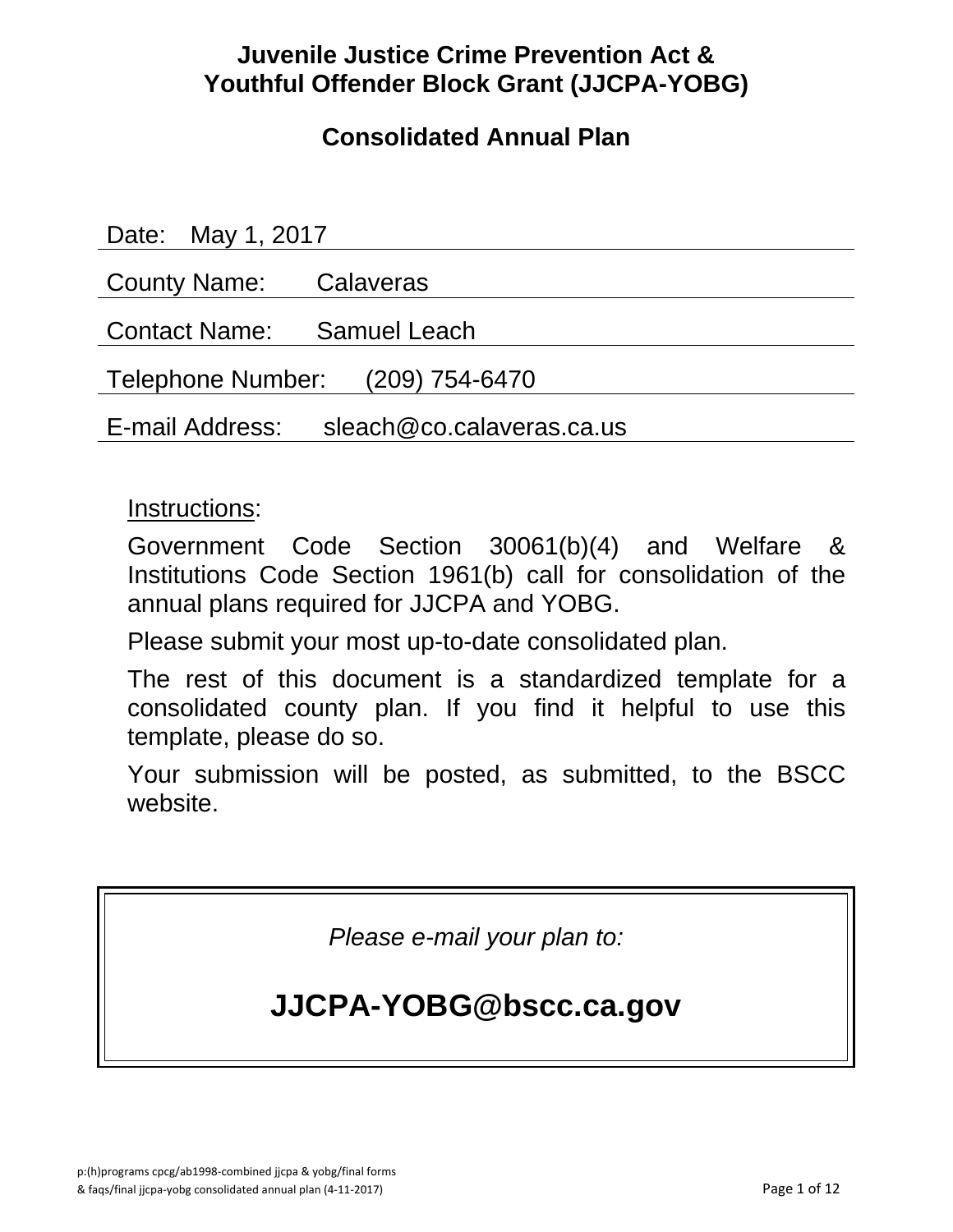## **Juvenile Justice Plan**

Part I. Countywide Service Needs, Priorities and Strategy

- A. Assessment of Existing Services
- B. Identifying and Prioritizing Focus Areas
- C. Juvenile Justice Action Strategy

Part II. Juvenile Justice Crime Prevention Act (JJCPA)

- A. Information Sharing and Data Collection
- B. Funded Programs, Strategies and/or System Enhancements

Part III. Youthful Offender Block Grant (YOBG)

- A. Strategy for Non-707(b) Offenders
- B. Regional Agreements
- C. Funded Programs, Placements, Services, Strategies and/or System Enhancements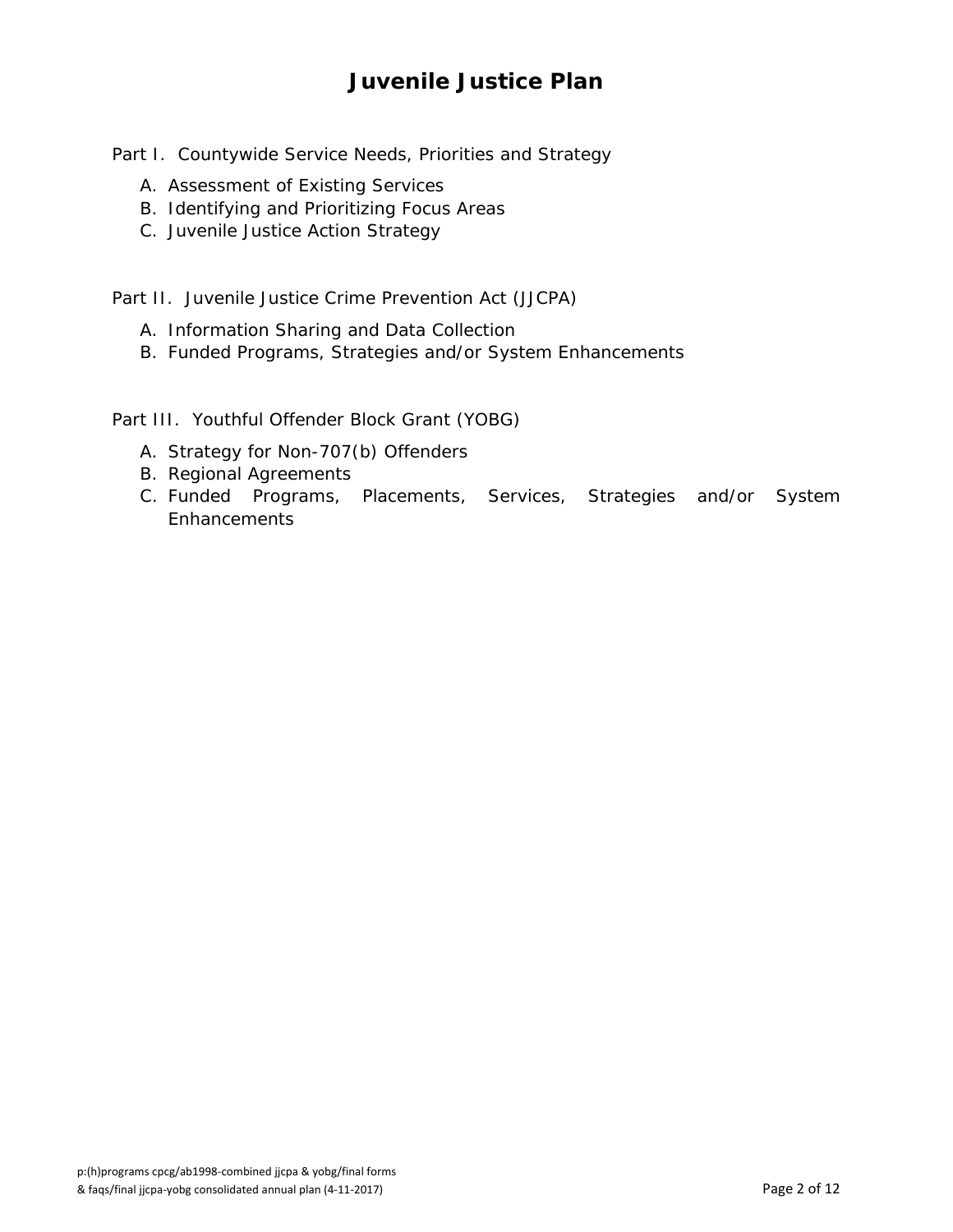#### **Part I. Service Needs, Priorities & Strategy**

*Authority: Government Code Section 30061(b)(4)(A) The multiagency juvenile justice plan shall include, but not be limited to, all of the following components:* 

*(i) An assessment of existing law enforcement, probation, education, mental health, health, social services, drug and alcohol, and youth services resources that specifically target at-risk juveniles, juvenile offenders, and their families.* 

*(ii) An identification and prioritization of the neighborhoods, schools, and other areas in the community that face a significant public safety risk from juvenile crime, such as gang activity, daylight burglary, late-night robbery, vandalism, truancy, controlled substances sales, firearm-related violence, and juvenile substance abuse and alcohol use.* 

*(iii) A local juvenile justice action strategy that provides for a continuum of responses to juvenile crime and delinquency and demonstrates a collaborative and integrated approach for implementing a system of swift, certain, and graduated responses for at-risk youth and juvenile offenders.* 

*Government Code Section 30061(b)(4)(B)(ii) Collaborate and integrate services of*  all the resources set forth in clause (i) of subparagraph (A), to the extent *appropriate.* 

#### **A. Assessment of Existing Services**

Include here an assessment of existing law enforcement, probation, education, mental health, health, social services, drug and alcohol, and youth services resources that specifically target at-risk juveniles, juvenile offenders, and their families.

Calaveras County Probation Department conducts intakes with approximately 150‐200 juvenile offenders on an annual basis. An average of 20‐25 juvenile probationers are on a program of supervision at any given time. These numbers remain low due to a lot of support from local law enforcement, mental health, social services and educational partners.

Current treatment programs provided for at‐risk youths include:

- The Change Companies, Forward Thinking Journaling Series
- The Parent Project
- Cognitive Behavioral Treatment
- Referral to Calaveras County Behavioral Health
- Referral to counseling at Bret Harte and Calaveras High Schools
- Referral to private providers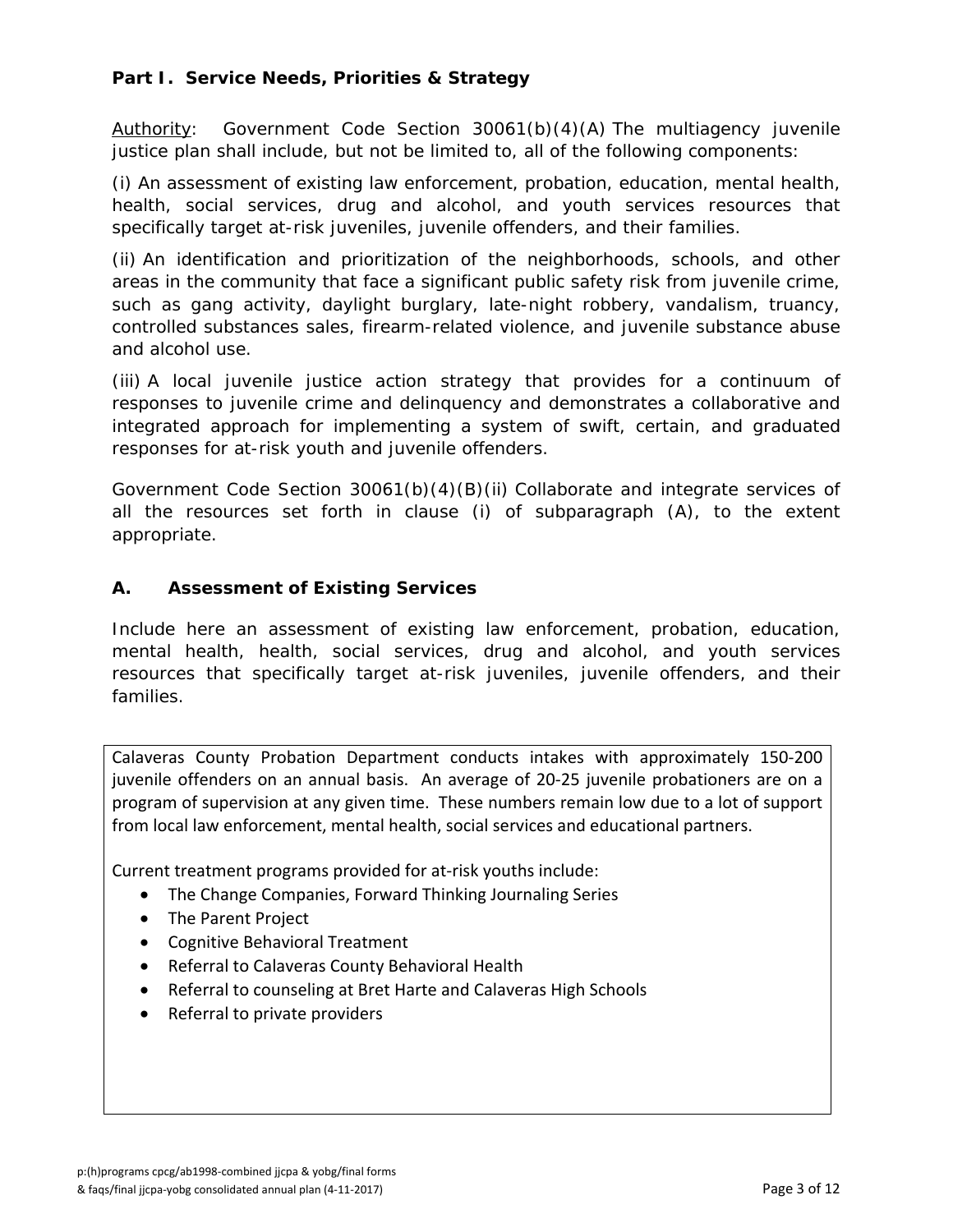Describe what approach will be used to facilitate collaboration amongst the organizations listed above and support the integration of services.

The county agencies collaborate through regular Multi‐Disciplinary Team meetings, Child and Family Team meetings, and Team Decision Making meetings. The Student Attendance Review Board and Criminal Justice Partner meetings also serve to coordinate mutual issues related to juvenile offenders.

Within the past year, Calaveras County has also had regular stakeholder meetings with regard to building multi‐disciplinary responses for Commercially Sexually Exploited Children, Resource Family Approval, and Continuum of Care Reform.

### **B. Identifying and Prioritizing Focus Areas**

Identify and prioritize the neighborhoods, schools, and other areas of the county that face the most significant public safety risk from juvenile crime.

Many of the at-risk and juvenile justice involved youths in Calaveras County live in rural areas with barriers to treatment access. The local schools and county agencies work to provide services in accessible locations near the schools and county government center area, to where public transportation is available. Although none of the outlying or common areas are specifically targeted as being at a more significant risk for crime, there are numerous outlying areas where people live in isolation and poverty. These barriers are commonly discussed in collaborative meetings when considering how to make services and programs available to all Calaveras residents.

### **C. Juvenile Justice Action Strategy**

Describe your county's juvenile justice action strategy. Include an explanation of your county's continuum of responses to juvenile crime and delinquency as well as a description of the approach used to ensure a collaborative and integrated approach for implementing a system of swift, certain, and graduated responses for at-risk youth and juvenile offenders.

Juvenile justice involved youths are all supervised using an intensive Case planning model that prioritizes collaboration with family and supportive others. The Calaveras County strategy is to have youths on programs of supervision for limited terms, but with high expectations for supervision contacts, involvement in treatment, and familial participation. Most youths respond well to case planning efforts and do not require removal from the home at any point.

For some youths, brief, strategic detention periods in juvenile hall are required. For those youths, Calaveras County currently maintains contracts with juvenile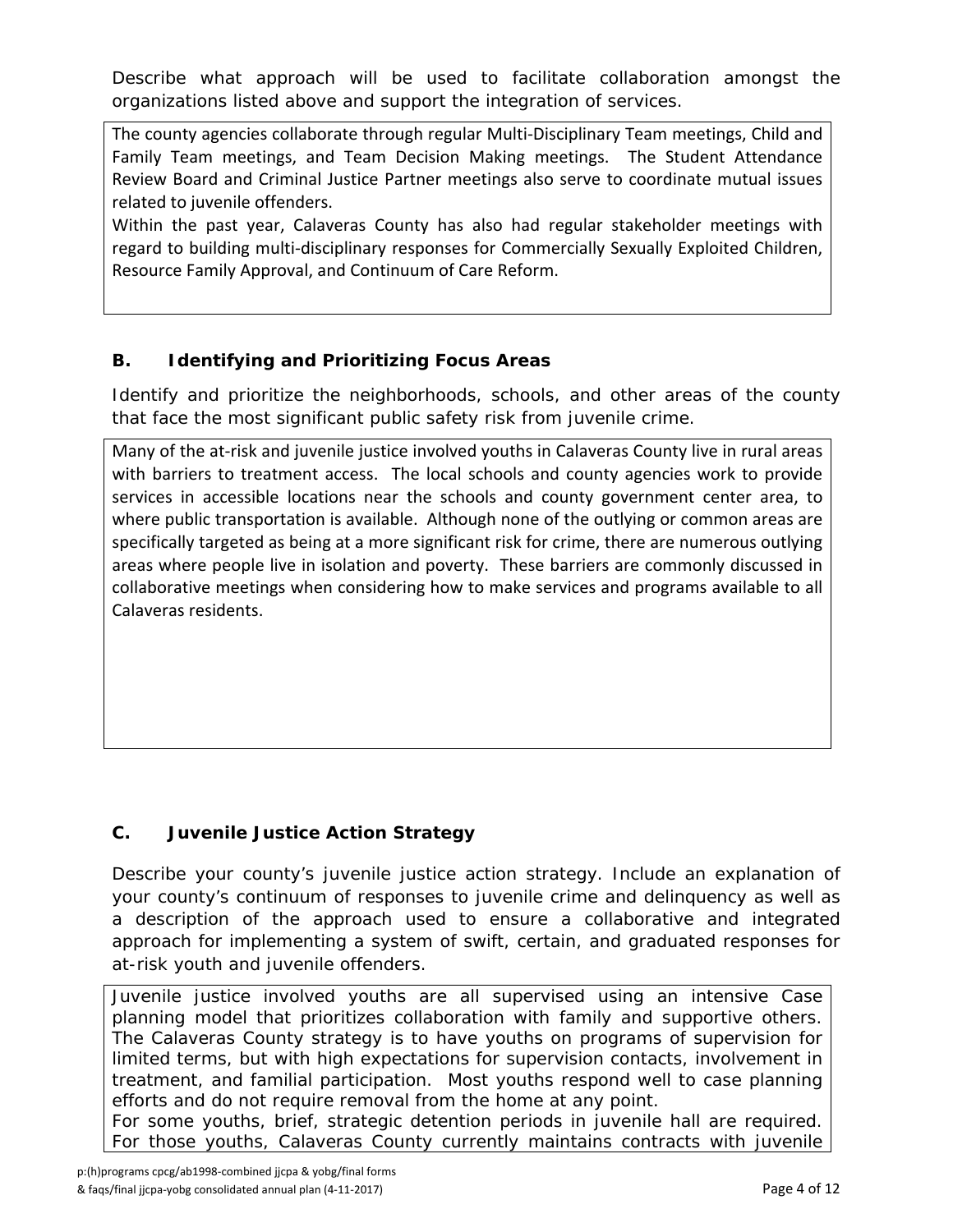detention facilities in Nevada County and El Dorado County.

For youths that need extensive detention with a rehabilitative component, Calaveras County utilizes the Maxine Singer Youth Guidance Center in Yuba County.

Other youths require treatment-supported placement with a relative or Short-Term Residential Treatment Centers (STRTC). These placements are utilized sparingly, as our overarching philosophy is in line with the state's efforts to keep youths with their families whenever possible. In the past three years, there has never been more than three youths in a placement setting at any given time. Finally, in the rarest circumstances, youths may be sent to the Department of Juvenile Justice.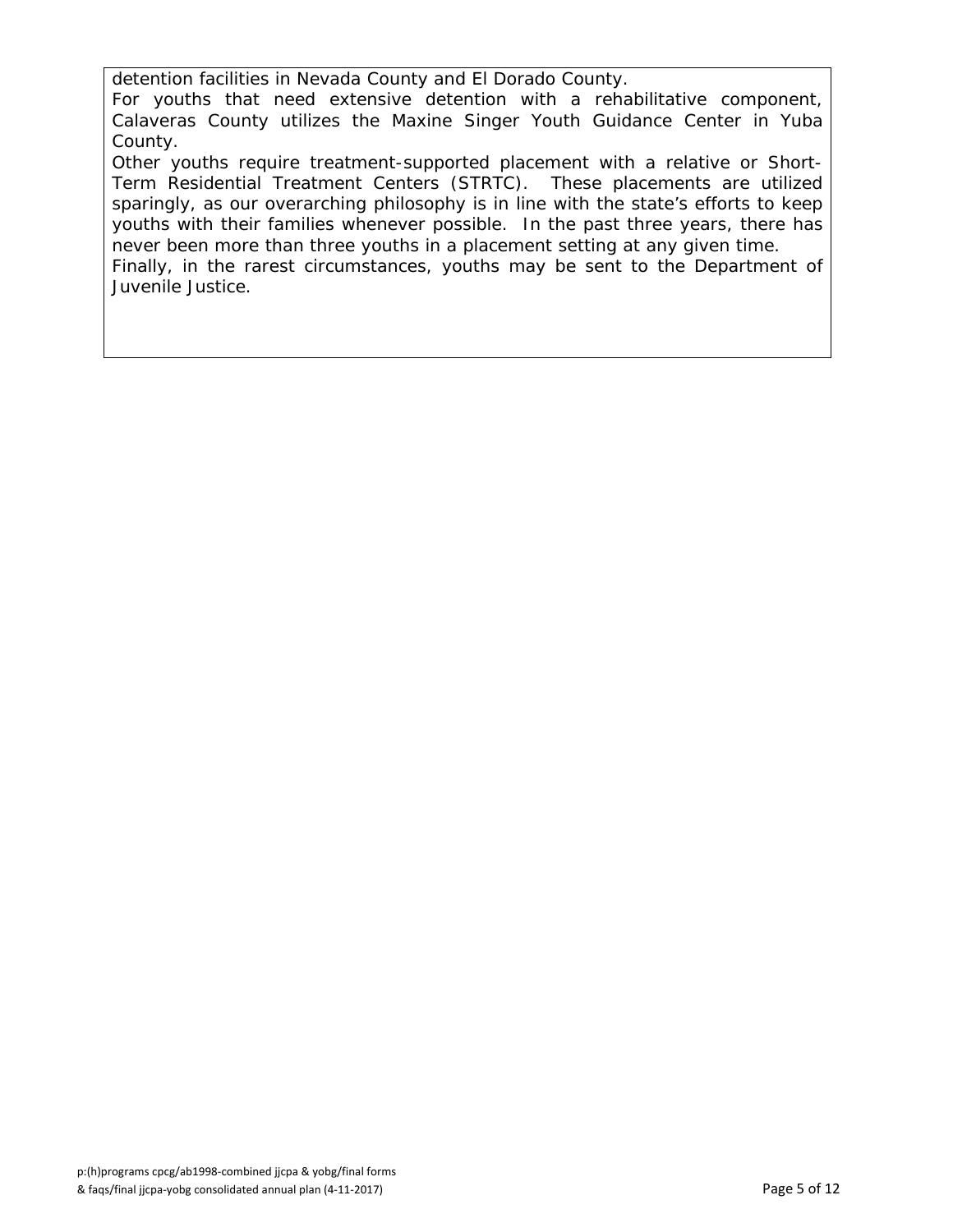#### **Part II. Juvenile Justice Crime Prevention Act (JJCPA)**

*Authority: Government Code Section 30061(b)(4)(B) Programs, strategies, and system enhancements proposed to be funded under this chapter shall satisfy all of the following requirements:* 

*(i) Be based on programs and approaches that have been demonstrated to be effective in reducing delinquency and addressing juvenile crime for any elements of response to juvenile crime and delinquency, including prevention, intervention, suppression, and incapacitation.* 

*(iii) – Employ information sharing systems to ensure that county actions are fully coordinated, and designed to provide data for measuring the success of juvenile justice programs and strategies."* 

*Government Code Section 30061(b)(4)(A) The multiagency juvenile justice plan shall include, but not be limited to, all of the following components:* 

*(iv) A description of the programs, strategies, or system enhancements that are proposed to be funded pursuant to this subparagraph.* 

#### **A. Information Sharing and Data**

Describe your information systems and their ability to facilitate the sharing of data across agencies within your county. Describe the data obtained through these systems and how those data are used to measure the success of juvenile justice programs and strategies.

Data collection is limited within Calaveras County but was greatly improved in 2016 with the Probation Department's implementation of a more modern client management software. At present, data is available to analyze youths by risk level, criminogenic needs, program participation, and re-offense rates. However, due to small populations/sample sizes, analyzing program impacts is difficult to do accurately in short time periods. It is a future goal of the Probation Department to analyze the impact of intensive case planning efforts on recidivism rates.

Juvenile data presentations are made annually to the County Board of Supervisors, and discussed as needed at collaborative meetings.

#### **B. Funded Programs, Strategies and/or System Enhancements**

Using the template on the next page, describe each program, strategy and/or system enhancement that will be supported with funding from JJPCA, identifying anything that is co-funded with Youthful Offender Block Grant (YOBG) moneys.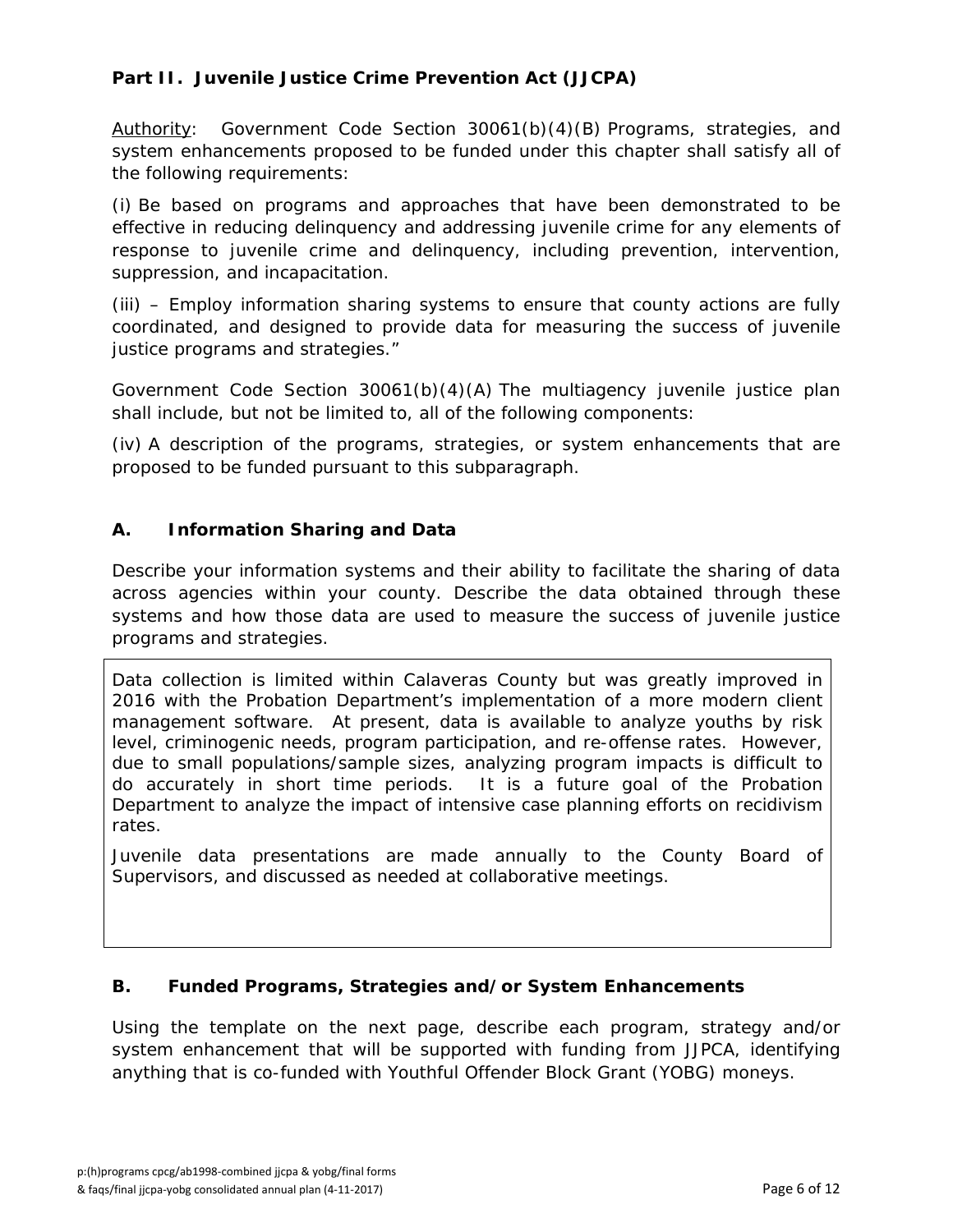## **JJCPA Funded Program, Strategy and/or System Enhancement**

*This template should be copied as many times as needed to capture every program, strategy and system enhancement you plan to fund next year.*

#### *Program Name:*

Innovative Case Planning

#### **Evidence Upon Which It Is Based:**

Case planning is a method for implementing several of the "Eight Guiding Principles of Effective Intervention." The Eight Guiding Principles are supported by the National Institute of Corrections and are widely accepted as the blueprint for how to reduce recidivism within western community corrections systems. https://nicic.gov/theprinciplesofeffectiveinterventions

#### *Description:*

Calaveras County is limited to two juvenile deputy probation officers and one supervising deputy probation officer. JJCPA funding is used to support this staffing level to make innovative case planning more intensive for minors on probation. Officers target the risk, need and responsivity principles, specifically, through these efforts. Officers also receive training annually in Motivational Interviewing, which complements officers' case planning efforts.

#### *Program Name:*

The Parent Project

#### **Evidence Upon Which It Is Based:**

The Parent Project is a promising program which will be studied over a three‐year period in Calaveras County for program participation and completion rates. It is expected that juveniles with parents that complete the program will have higher rates of successful completion of probation. The program is best practice, but not yet evidence‐based. Research is on‐going, but not yet published.

### *Description:*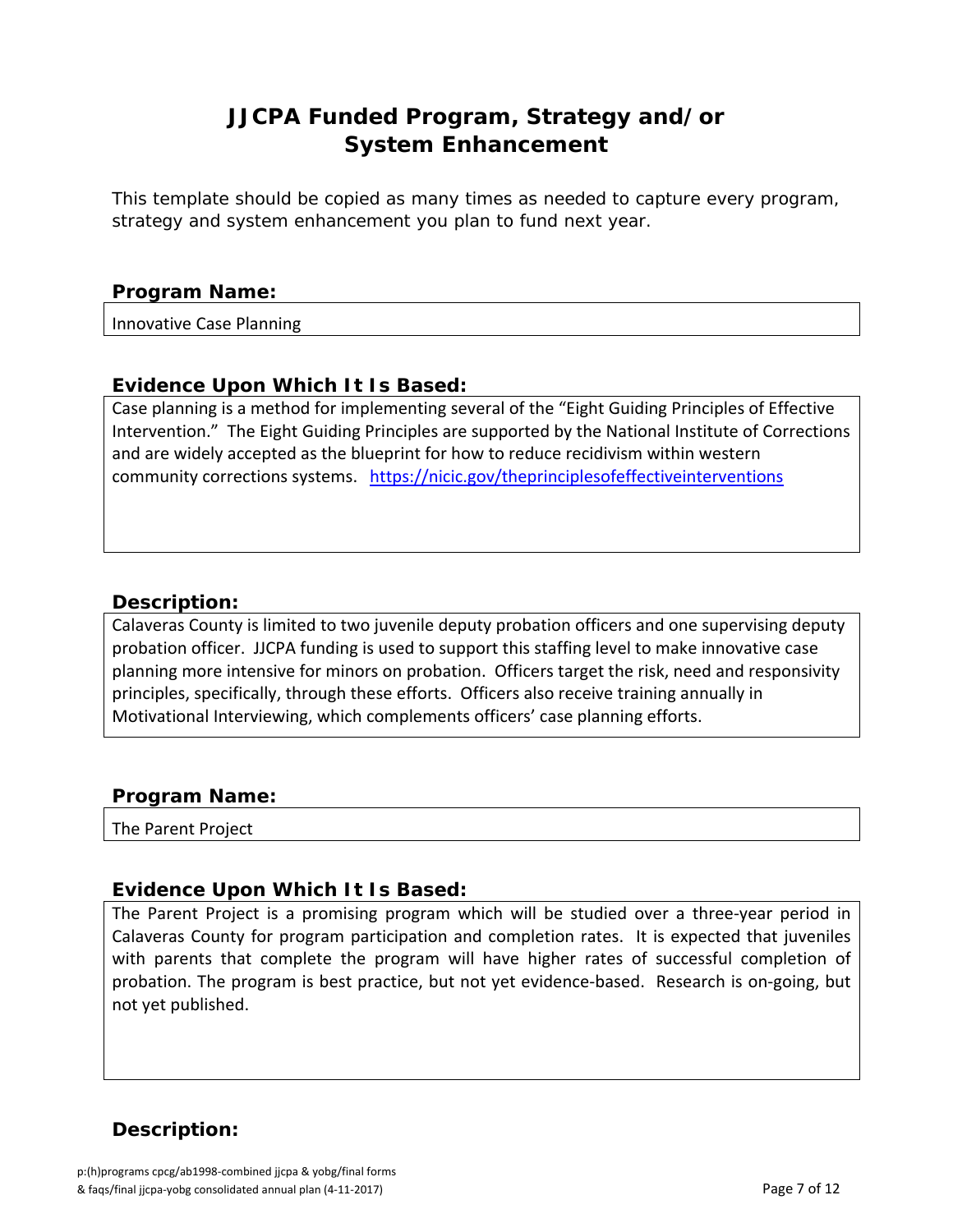Deputy Probation Officers facilitate year-round Parent Project classes for 10 to 16 weeks with as many as 16 parents in each class. Facilitators provide activity‐based instruction and step‐by‐step plans to help parents learn how to manage "strong willed" adolescent behavior problems at home. Parents also attend support groups where they receive emotional and practical support from facilitators and other parents and practice implementing newly acquired skills and techniques.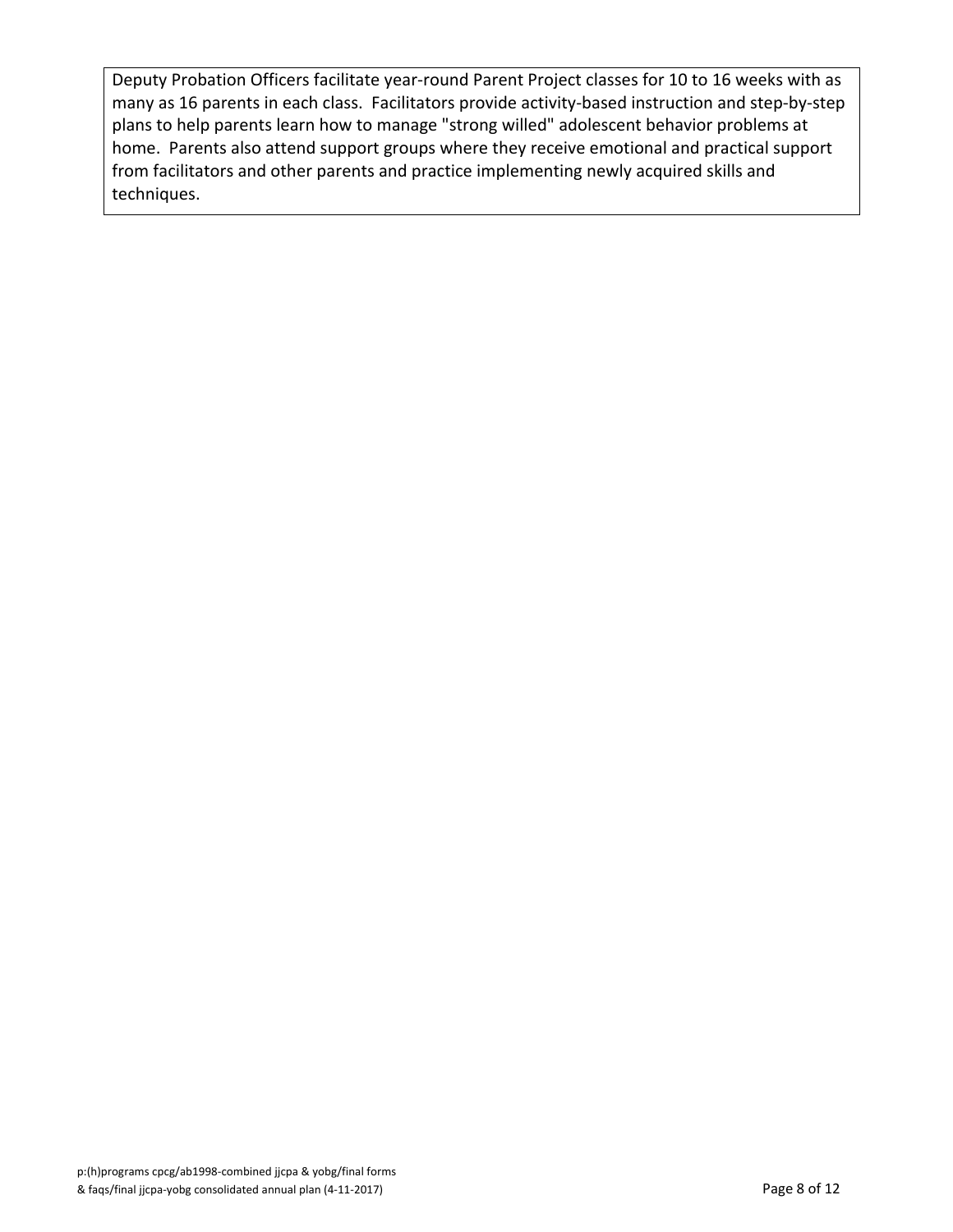#### **Part III. Youthful Offender Block Grant (YOBG)**

*Authority: Welfare & Institutions Code Section 1961(a) – On or before May 1 of*  each year, each county shall prepare and submit to the Board of State and *Community Corrections a Juvenile Justice Development Plan on its proposed programs, strategies, and system enhancements for the next fiscal year from the Youthful Offender Block Grant Fund described in Section 1951. The plan shall include all of the following:* 

*(1) A description of the programs, placements, services, strategies, and system enhancements to be funded by the block grant allocation pursuant to this chapter,*  including, but not limited to, the programs, tools, and strategies outlined in Section *1960.* 

*(2) A description of how the plan relates to or supports the county's overall strategy for dealing with youthful offenders who have not committed an offense described in subdivision (b) of Section 707, and who are no longer eligible for commitment to the Division of Juvenile Facilities under Section 733 as of September 1, 2007.* 

*(3) A description of any regional agreements or arrangements to be supported by the block grant allocation pursuant to this chapter.* 

*(4) A description of how the programs, placements, services, or strategies identified*  in the plan coordinate with multiagency juvenile justice plans and programs under *paragraph (4) of subdivision (b) of Section 30061 of the Government Code.* 

#### **A. Strategy for Non-707(b) Offenders**

Describe your county's overall strategy for dealing with non-707(b) youthful offenders who are not eligible for commitment to the Division of Juvenile Justice. Explain how this Plan relates to or supports that strategy.

The Calaveras County approach to working with youthful offenders begins with the use of a validated risk and needs assessment tool, the Ohio Youth Assessment System (OYAS). The OYAS helps to identify a youth's risk level and to drive the case planning process.

High-risk, non-707(b) offenders are sometimes committed to the Maxine Singer Youth Guidance Center, or housed in one of our contracted juvenile halls with an emphasis on rehabilitative programming. The department also utilizes electronic monitoring of juveniles, an array of treatment options, and home supervision/house arrest. From receipt of the case through termination, youths at every level of the system receive case planning services and routine OYAS assessments. Staff is provided with regular (at least annual) trainings in case planning, assessments, and Motivational Interviewing.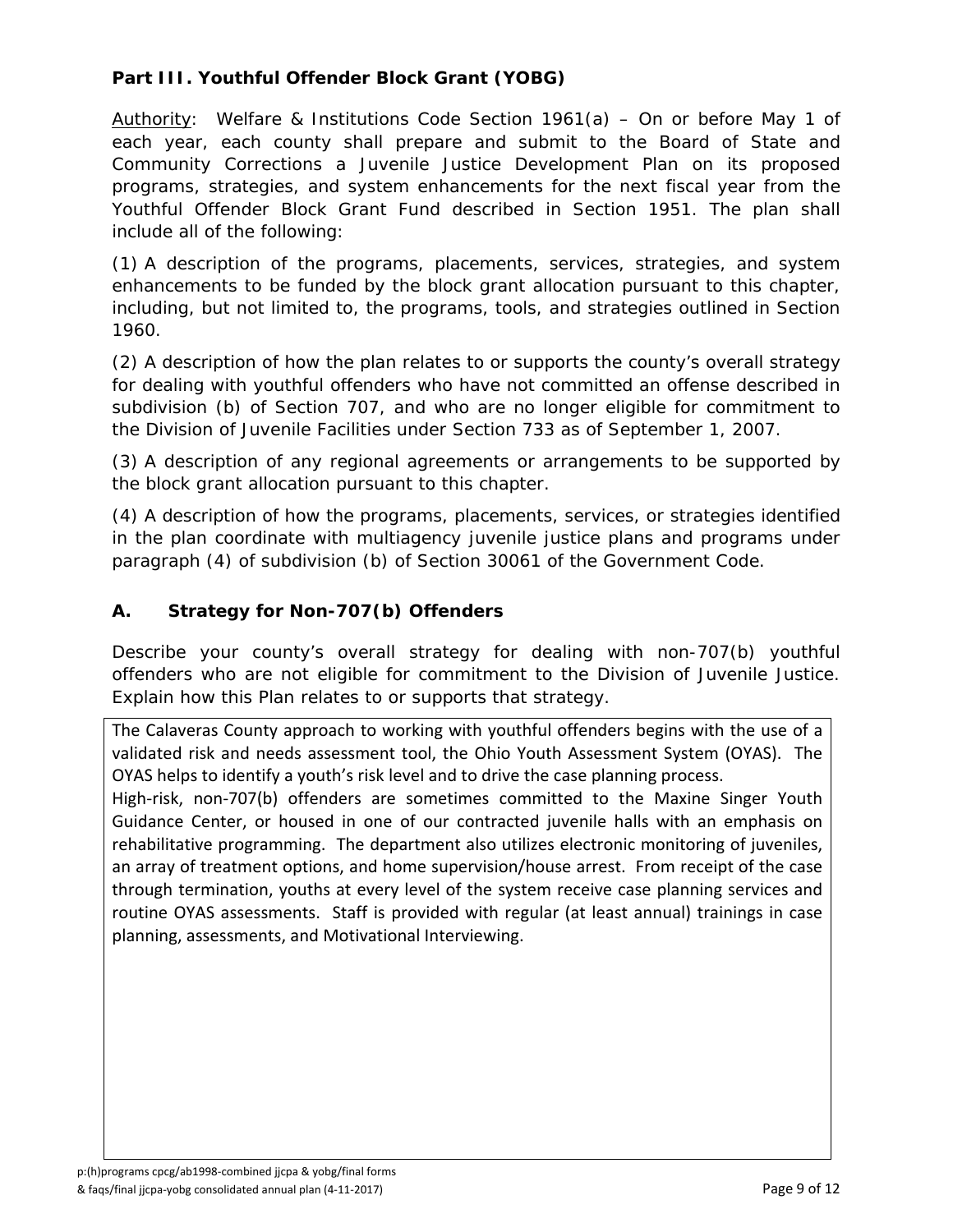#### **B. Regional Agreements**

Describe any regional agreements or arrangements to be supported with YOBG funds.

Calaveras County currently has agreements with the El Dorado County Juvenile Hall, the Nevada County Juvenile Hall, and the Maxine Singer Youth Guidance Center in Yuba County. These agreements mainly help to support the detention and rehabilitation needs of our high‐ risk youths.

#### **C. Funded Programs, Placements, Services, Strategies and/or System Enhancements**

Using the template on the next page, describe the programs, placements, services, strategies, and system enhancements to be funded through the YOBG program. Explain how they complement or coordinate with the programs, strategies and system enhancements to be funded through the JJCPA program.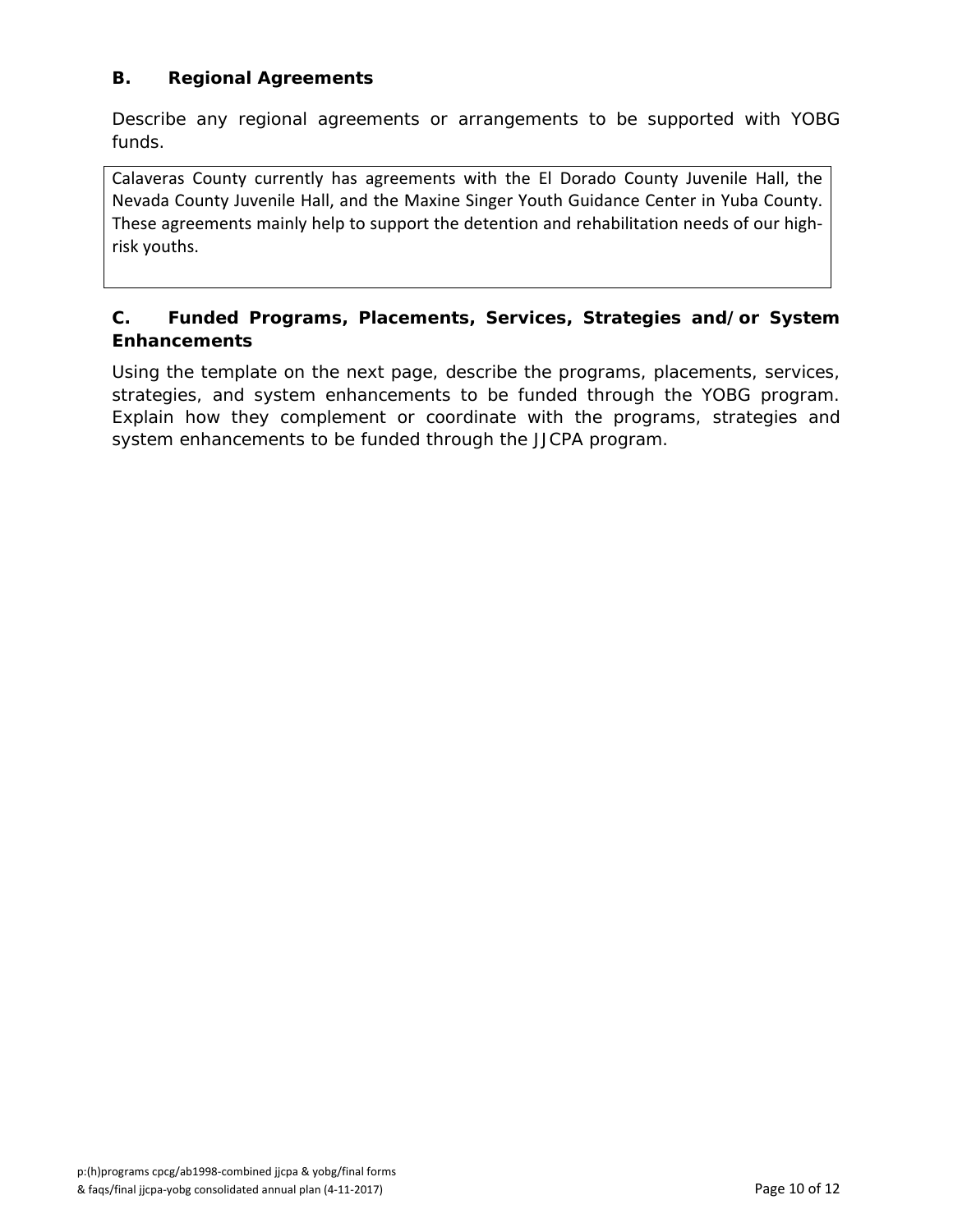## **YOBG Funded Program, Placement, Service, Strategy and/or System Enhancement**

*This template should be copied as many times as needed to capture every program, placement, service, strategy, and system enhancement you plan to fund next year.*

#### *Program Name:*

Ohio Youth Assessment System

#### *Nature of Coordination with JJCPA:*

Utilizing a validated risk and needs system assists the Probation Department in ensuring that it focuses efforts on high risk youths, especially with regard to case planning/case management. This complements the programmatic elements funded through JJCPA by assisting with staffing ratios, as well as organizing groups with youths from appropriate risk levels.

#### *Description:*

The Ohio Youth Risk Assessment System is a validated risk and need system that helps drive the department's case planning processes. Officers are trained in how to use the tool when they are assigned to the juvenile division. They also receive extensive training in Motivational Interviewing and Case Planning to ensure they know how to most effectively utilize the OYAS.

#### *Program Name:*

Parenting Education

#### *Nature of Coordination with JJCPA:*

The Parent Project program serves families in all programs, including those juveniles receiving JJCPA funded services.

#### *Description:*

Deputy Probation Officers facilitate year-round Parent Project classes for 10 to 16 weeks with as many as 16 parents in each class. Facilitators provide activity‐based instruction and step‐by‐step plans to help parents learn how to manage "strong willed" adolescent behavior problems at home. Parents also attend support groups where they receive emotional and practical support